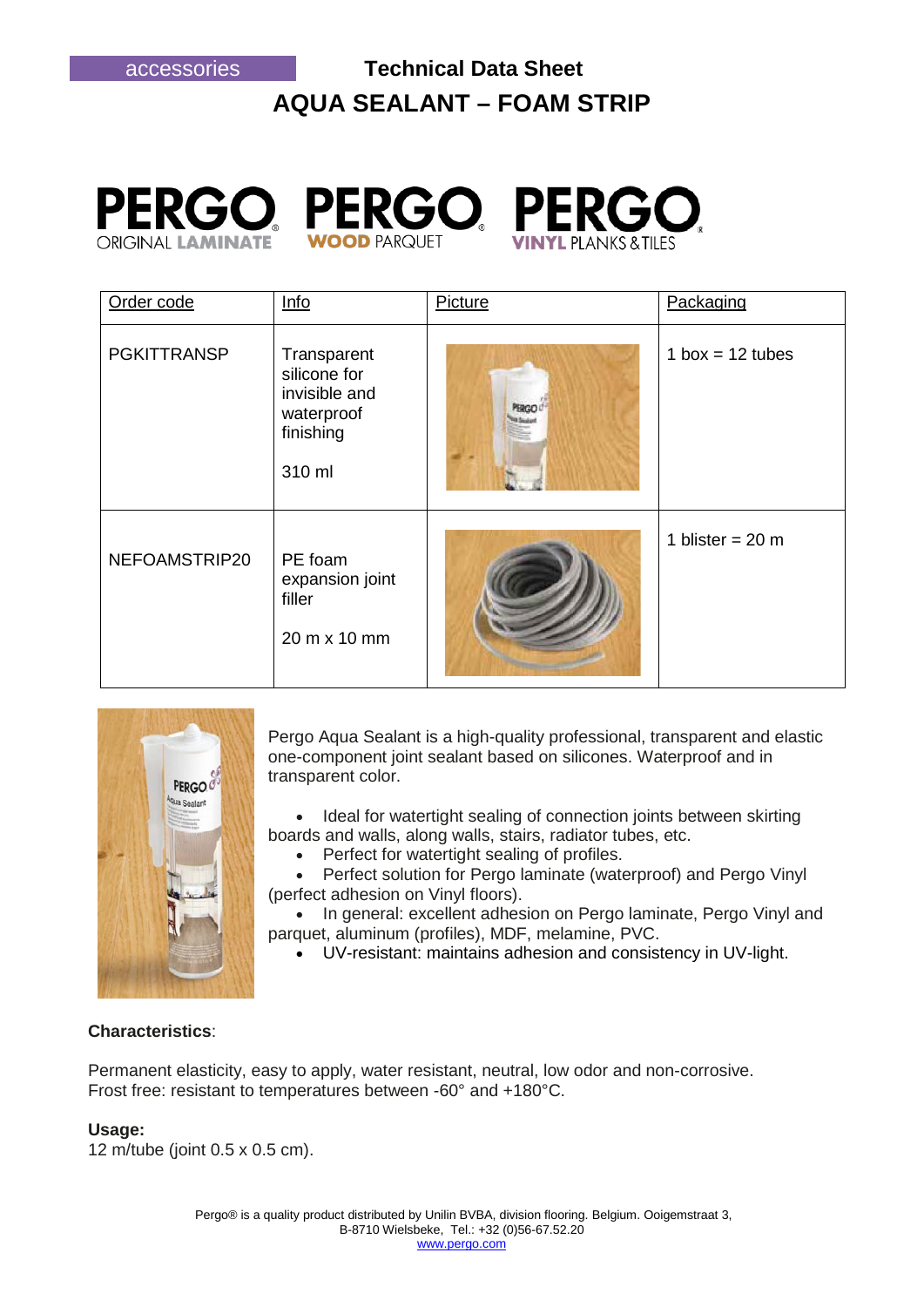### **Instructions:**

- Apply Pergo Aqua Sealant using a caulk gun on a clean, dry, dust-free and grease-free surface; then smoothen with a putty knife.
- The Pergo Agua Sealant should preferably be applied at temperatures between +5°C and +30°C.
- Maximum expansion of 25%.

## **Storage life**

Shelf life min. 15 months after production date (refer to batch code) if stored unopened in a cool dry place.

宓 For more info: [www.pergo.com.](http://www.pergo.com/)



## **Applications**

The use of Aqua Sealant is in the below drawings marked in **blue.** 

#### 宓 Remark:

This is how a perfect watertight installation of your skirtings can be achieved: use our PE foam strip (NEFOAMSTRIP20):

- Underlay to be installed with flap folded upwards
- Extruded profile (foam) to close the expansion gap and avoid excessive use of the Aqua Sealant
- Our skirtings are finished with a water repellent coating at the bottom.

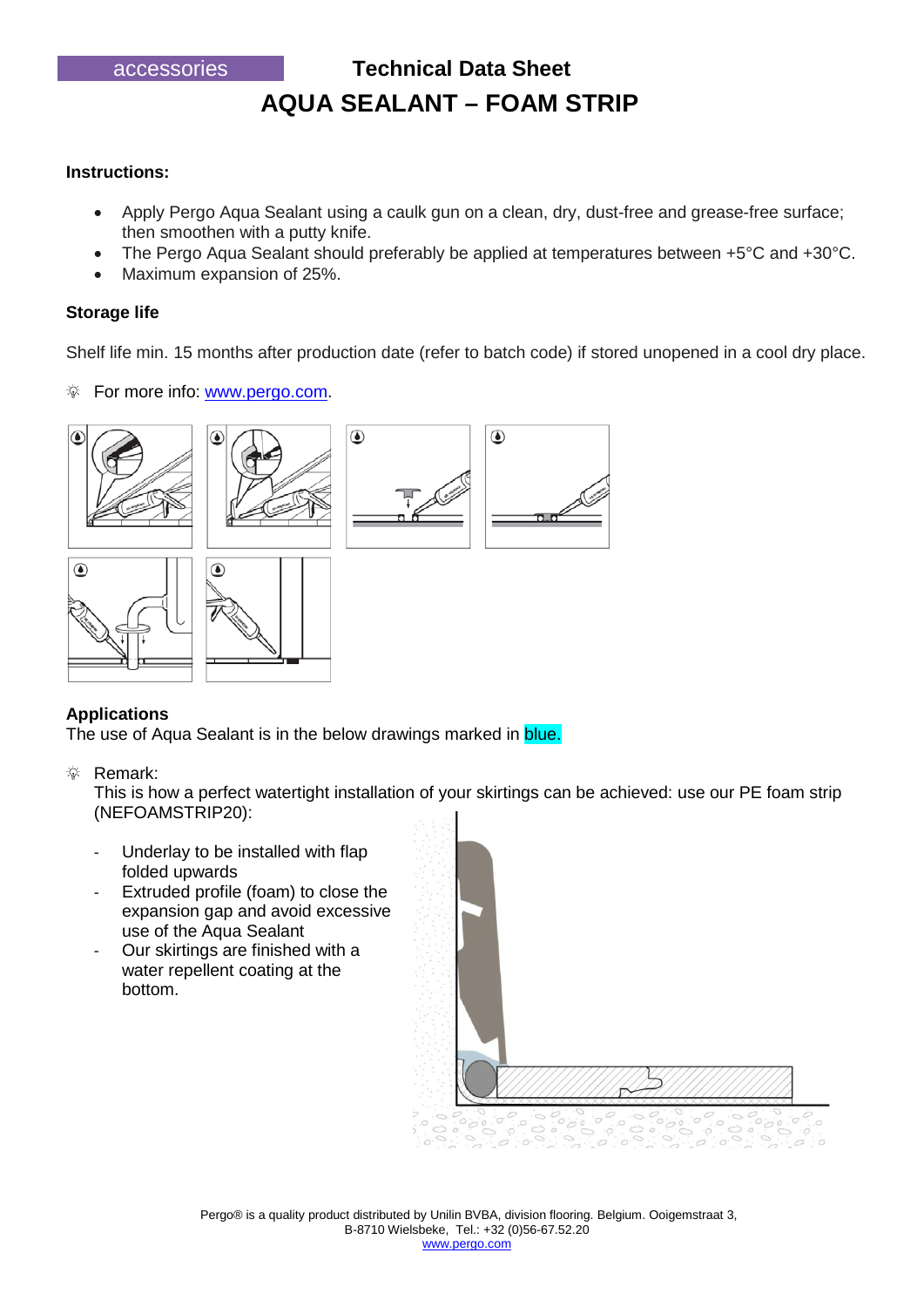# (Sensation) – Wallbase



# (Sensation) - Doorframe

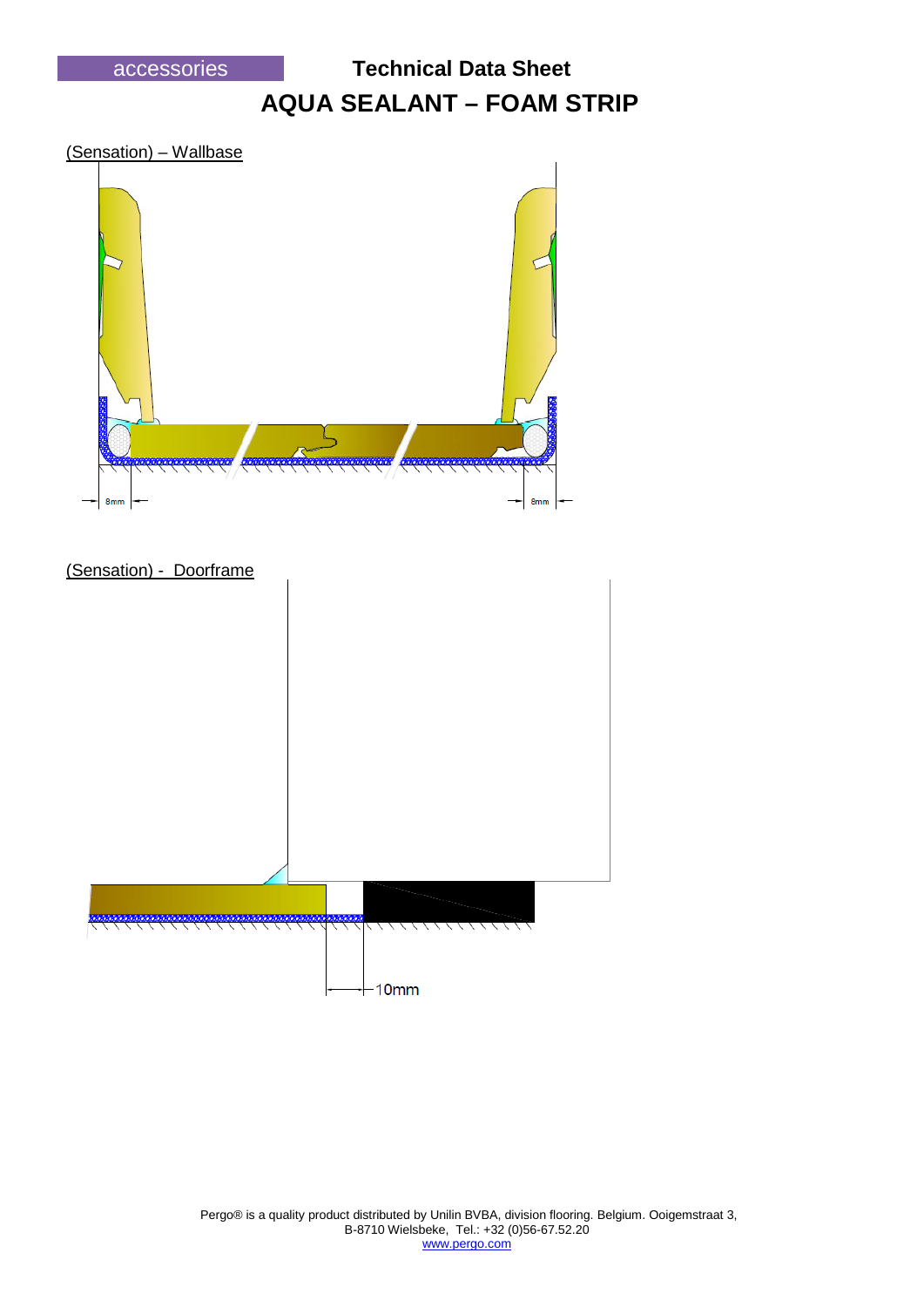<u>(Sensation) – 5-in-1</u> 1. T-application



2. End-application



3. Adaptor – application